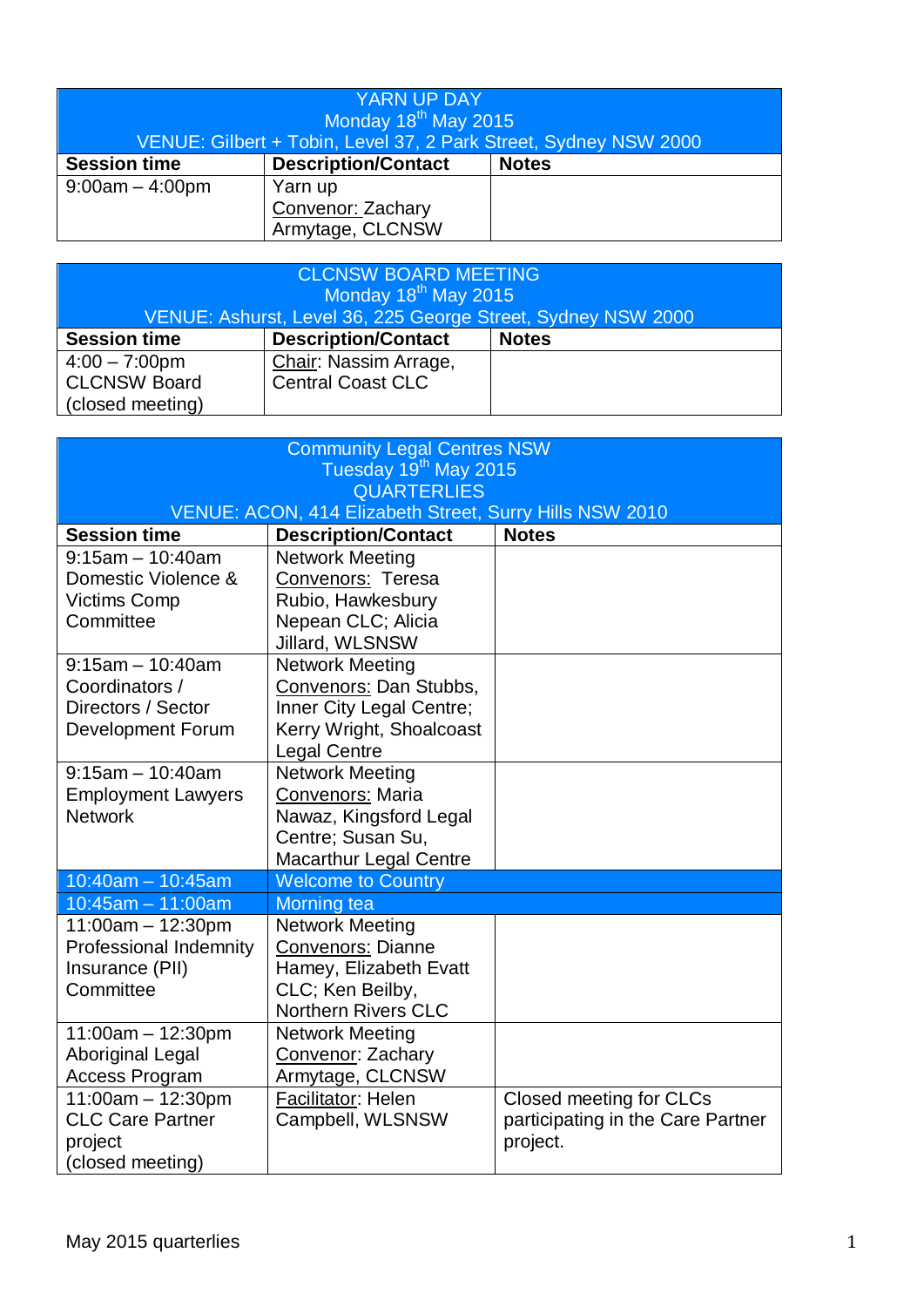| $11:00am - 12:30pm$<br>Training                                                                                                         | <b>Salary sacrificing – what</b><br>is possible and recent<br>changes<br><b>Tania Sargent</b><br><b>AccessPay</b>                           | The seminar will provide:<br>An overview to the principles<br>$\bullet$<br>of salary packaging as it<br>applies to CLCs<br>Known changes to the salary<br>$\bullet$<br>packaging environment and<br>impact (for individuals and<br>organisations)<br>How salary packaging can<br>$\bullet$<br>form an integral component<br>of an organisation's<br>recruitment, retention and<br>remuneration strategies and<br>initiatives<br><b>Recent Australian Taxation</b><br>$\bullet$<br>Office audit activity.<br>For information on AccessPay:<br>www.accesspay.com.au |
|-----------------------------------------------------------------------------------------------------------------------------------------|---------------------------------------------------------------------------------------------------------------------------------------------|-------------------------------------------------------------------------------------------------------------------------------------------------------------------------------------------------------------------------------------------------------------------------------------------------------------------------------------------------------------------------------------------------------------------------------------------------------------------------------------------------------------------------------------------------------------------|
| 12:30pm - 1:15pm                                                                                                                        | Lunch                                                                                                                                       |                                                                                                                                                                                                                                                                                                                                                                                                                                                                                                                                                                   |
| $1:15$ pm $- 2:30$ pm<br><b>Aboriginal and Torres</b><br><b>Strait Islander Rights</b><br><b>Working Group</b><br>$1:15$ pm $- 2:30$ pm | <b>Network Meeting</b><br>Convenors: Zachary<br>Armytage, CLCNSW,<br>Nancy Walke, Northern<br><b>Rivers CLC</b><br><b>Network Meeting</b>   |                                                                                                                                                                                                                                                                                                                                                                                                                                                                                                                                                                   |
| Law Reform & Policy<br>Subcommittee                                                                                                     | Convenors: Martin<br>Barker, Marrickville CLC;<br>Cass Wong, Tenants<br>Union; Ruby Taylor,<br><b>Hunter CLC</b>                            |                                                                                                                                                                                                                                                                                                                                                                                                                                                                                                                                                                   |
| $1:15$ pm – 2:30pm<br><b>Training / information</b>                                                                                     | <b>Working with pro bono</b><br>law firms<br>Rebecca McMahon,<br><b>Justice Connect</b><br><b>Georgina Perry, Ashurst</b><br><b>lawyers</b> | This session, targeted for CLC<br>managers, will discuss working<br>with pro bono law firms for CLC<br>management/governance<br>matters (i.e. not referrals for<br>CLC client legal matters). Issues<br>to be covered will include:<br>Commencing a pro bono<br>relationship<br>Successfully managing the<br>$\bullet$<br>relationship<br>The types of non-casework<br>$\bullet$<br>assistance pro bono law<br>firms can assist CLCs with.                                                                                                                        |
| $2:30$ pm $- 2:45$ pm                                                                                                                   | Afternoon tea                                                                                                                               |                                                                                                                                                                                                                                                                                                                                                                                                                                                                                                                                                                   |
| $2:45$ pm $-4:00$ pm<br><b>Regional Rural</b><br><b>Remote Issues</b><br>Committee (RRR)                                                | <b>Network Meeting</b><br>Convenor: Helen Pigram,<br>Western NSW CLC; Tina<br>Napier, EECLC                                                 |                                                                                                                                                                                                                                                                                                                                                                                                                                                                                                                                                                   |
| $2:45$ pm $-4:00$ pm<br><b>Aboriginal Advisory</b><br>Group (Note: for                                                                  | <b>Network Meeting</b><br>Convenor: Shannon<br>Williams, WLSNSW                                                                             |                                                                                                                                                                                                                                                                                                                                                                                                                                                                                                                                                                   |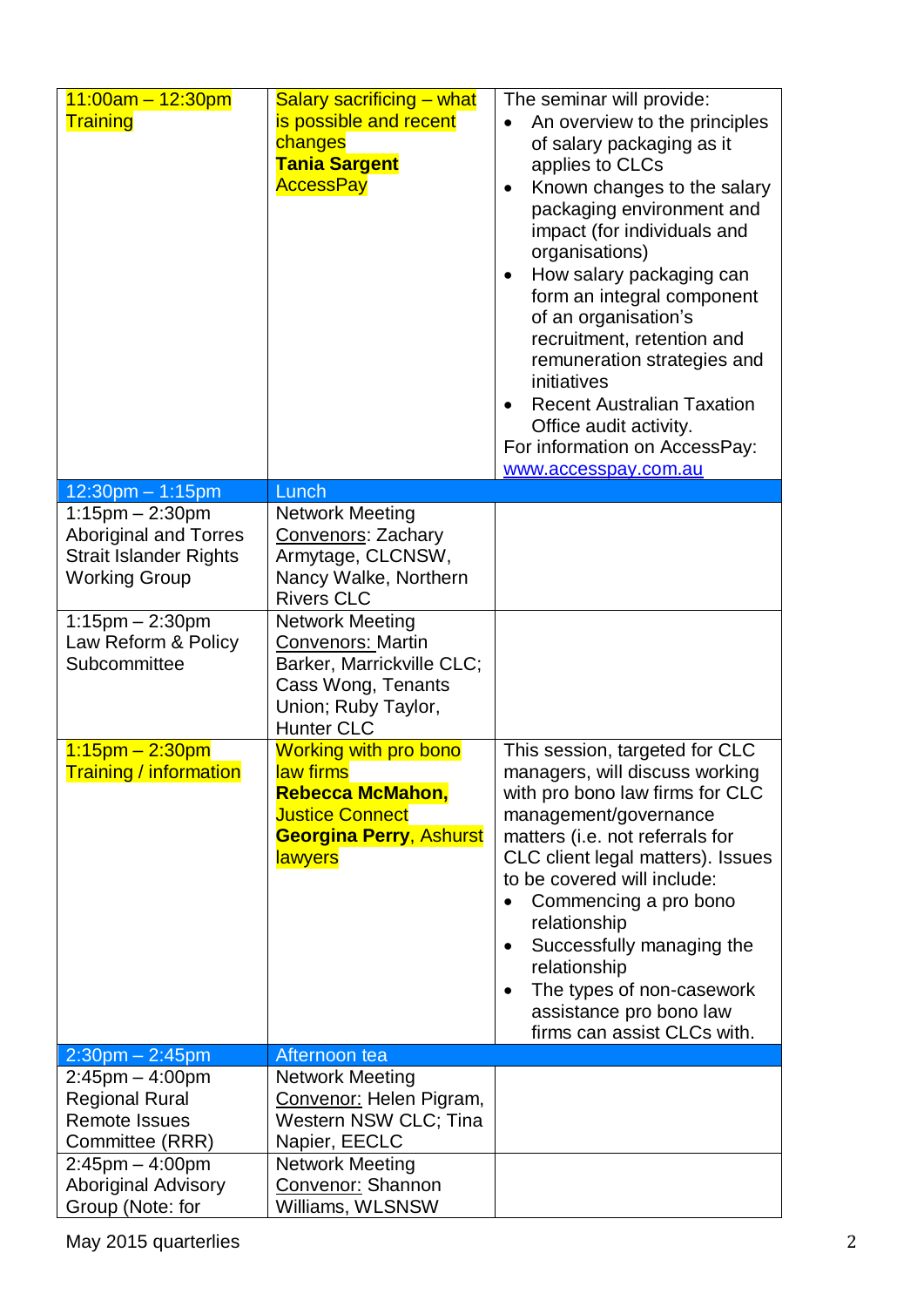| Aboriginal CLC staff                                                                                            |                                                                                                                                                                                                                                                      |                                                                                                                                                                                                                                                                                                                                                                                                                                   |
|-----------------------------------------------------------------------------------------------------------------|------------------------------------------------------------------------------------------------------------------------------------------------------------------------------------------------------------------------------------------------------|-----------------------------------------------------------------------------------------------------------------------------------------------------------------------------------------------------------------------------------------------------------------------------------------------------------------------------------------------------------------------------------------------------------------------------------|
| only)<br>$2:45 - 4:00$ pm<br>Training                                                                           | <b>Providing advice in child</b><br>support issues<br><b>Judi Teesdale,</b><br><b>Illawarra LC</b>                                                                                                                                                   | This session will cover:<br><b>Child Support Scheme</b><br>$\bullet$<br>The Difference: Assessment<br>$\bullet$<br>or Agreement?<br>The Child Support Formula<br>$\bullet$<br>Common Problems &<br>$\bullet$<br>remedies with Child Support<br>10 areas under which a<br>$\bullet$<br>review of the child support<br>amount can be undertaken<br>Some facts about the child<br>support scheme<br>Over 18 Maintenance<br>$\bullet$ |
| $4:00 \text{pm} - 5:00 \text{pm}$<br><b>NACLC Animal Law</b><br><b>Network</b>                                  | (NACLC) Network<br>Meeting<br>Convenor: Angela<br>Pollard, Northern Rivers<br><b>CLC</b>                                                                                                                                                             |                                                                                                                                                                                                                                                                                                                                                                                                                                   |
| $4:00 \text{pm} - 5:00 \text{pm}$<br><b>Family Relationships</b><br>Centres / Community<br><b>Legal Centres</b> | <b>Network Meeting</b><br>Convenor: John Rafferty,<br>Macquarie LC                                                                                                                                                                                   |                                                                                                                                                                                                                                                                                                                                                                                                                                   |
| $4:00 \text{pm} - 5:00 \text{pm}$<br><b>Aboriginal Family Law</b><br><b>Discussion Group</b>                    | <b>Network Meeting</b><br><b>Convenors: Mary</b><br>Gleeson, Legal Aid<br>NSW; Zachary<br>Armytage, CLCNSW                                                                                                                                           |                                                                                                                                                                                                                                                                                                                                                                                                                                   |
| $4:00 \text{pm} - 5:00 \text{pm}$<br>Administrators/Finance<br><b>Officers</b>                                  | <b>Network Meeting</b><br><b>Convenors: Leanne</b><br><b>Hosking, Central Coast</b><br>CLC; Julie Vitnell, Hunter<br><b>CLC</b>                                                                                                                      |                                                                                                                                                                                                                                                                                                                                                                                                                                   |
| $4:00 \text{pm} - 5:00 \text{pm}$<br><b>Training</b>                                                            | <b>Media lessons learnt</b><br>from the reversal of the<br><b>Dreyfus funding cuts</b><br><b>Tracey Willow, Far West</b><br><b>CLC</b><br><b>Kerry Nettle,</b><br><b>CLCNSW</b><br><b>Amanda Alford,</b><br><b>TeRaehiri Wihapi,</b><br><b>NACLC</b> | This session will consider<br>lessons learnt from the<br>Commonwealth government's<br>recent decision to reverse the<br>planned cuts to CLC funding. It<br>will look at these lessons from<br>the viewpoints of a CLC and<br>State and National Associations.<br>It will also provide information<br>on what assistance CLCNSW<br>and NACLC can provide to<br>CLCs to deal with local media.                                      |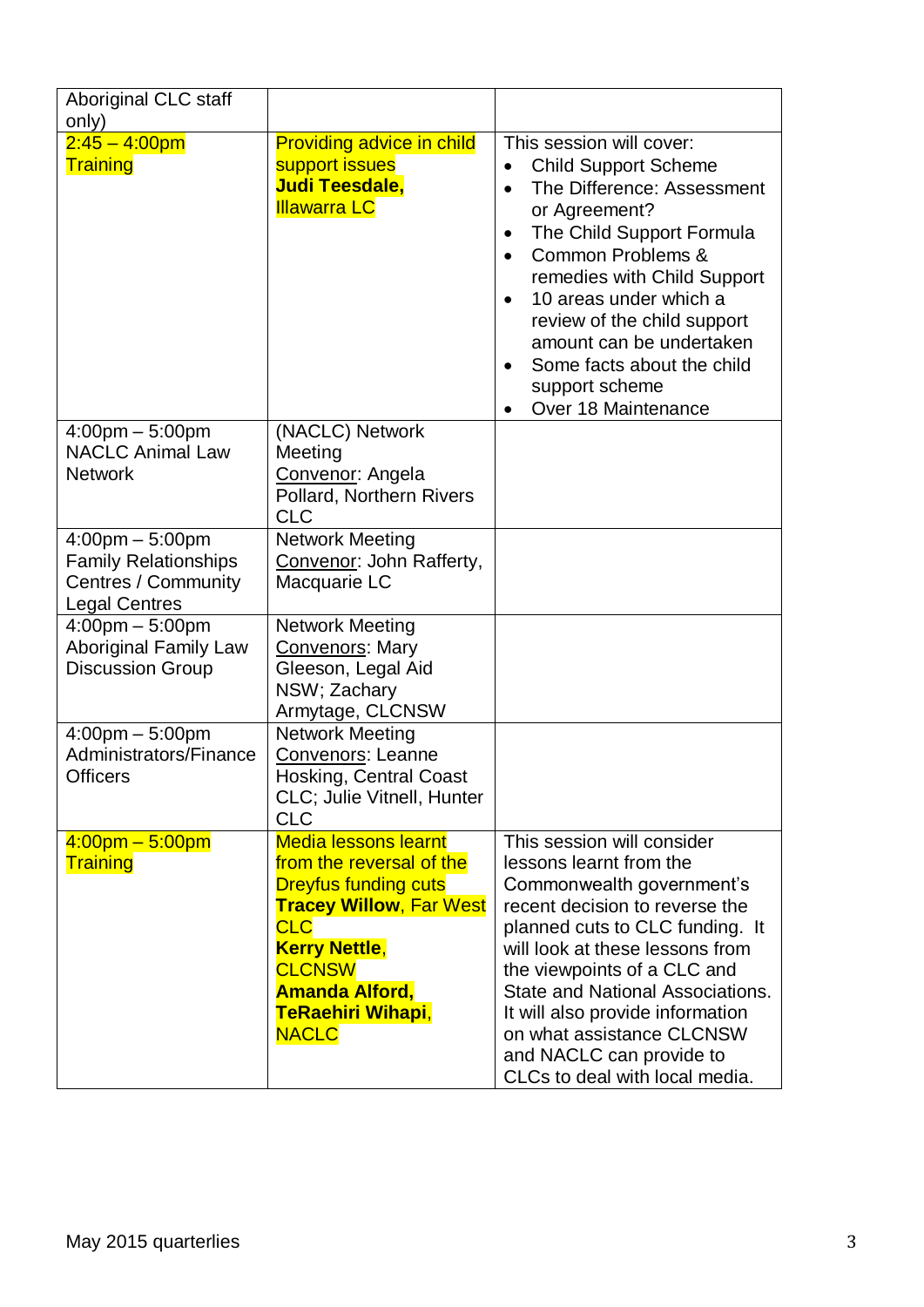| <b>Community Legal Centres NSW</b>                                                                   |                                                                                                          |                                                                                                                                                                                                                                                                                                                                                                                                                |  |
|------------------------------------------------------------------------------------------------------|----------------------------------------------------------------------------------------------------------|----------------------------------------------------------------------------------------------------------------------------------------------------------------------------------------------------------------------------------------------------------------------------------------------------------------------------------------------------------------------------------------------------------------|--|
| Wednesday 20 <sup>h</sup> May 2015<br><b>QUARTERLIES</b>                                             |                                                                                                          |                                                                                                                                                                                                                                                                                                                                                                                                                |  |
| <b>VENUE: ACON, 414 Elizabeth Street, Surry Hills NSW 2010</b>                                       |                                                                                                          |                                                                                                                                                                                                                                                                                                                                                                                                                |  |
| <b>Session time</b>                                                                                  | <b>Description/Contact</b>                                                                               | <b>Notes</b>                                                                                                                                                                                                                                                                                                                                                                                                   |  |
| $9:15$ am - 10:45am<br><b>Community Legal</b><br><b>Education Workers</b><br>(open to all CLC staff) | <b>Network Meeting</b><br>Co-convenors: Bronwyn<br>Ambrogetti, Hunter CLC;<br>Nalika Padmasena, TARS     |                                                                                                                                                                                                                                                                                                                                                                                                                |  |
| $9:15am - 10:45am$<br>Care & Protection<br><b>Network</b>                                            | <b>Network Meeting</b><br>Convenor: Marissa<br>Sandler, Intellectual<br><b>Disability Rights Service</b> |                                                                                                                                                                                                                                                                                                                                                                                                                |  |
| $9:15am - 10:45am$<br>Technology &<br>Communications<br>network                                      | Network meeting<br>Convenor: Julia Davis,<br><b>Financial Rights Legal</b><br>Centre                     | This includes a presentation<br>on RACS's social media<br>strategy by Andrew Kelly,<br>RACS Fundraising Manager.                                                                                                                                                                                                                                                                                               |  |
| $10:45am - 11:00am$                                                                                  | <b>Morning</b> tea                                                                                       |                                                                                                                                                                                                                                                                                                                                                                                                                |  |
| $11:00am - 12:30pm$<br><b>Prisoners Rights</b><br><b>Working Group</b>                               | <b>Network Meeting</b><br>Convenors: Carolyn Jones,<br><b>WLSNSW</b> ; Pat<br>O'Callaghan, Western CLC   |                                                                                                                                                                                                                                                                                                                                                                                                                |  |
| $11:00am - 12:30pm$<br><b>Consultation</b>                                                           | <b>National Accreditation</b><br>Scheme: proposed<br>revisions for Cycle 2<br><b>Meg Houston, CLCNSW</b> | This session will:<br>Provide information on the<br>proposed revisions for the<br>next cycle of the National<br><b>Accreditation Scheme.</b><br>Seek feedback on the<br>$\bullet$<br>proposed revisions.<br><b>NOTE:</b> consultation<br>documents will be distributed<br>prior to the quarterlies. For<br>maximum benefit of this<br>session, attendees should<br>read the documents prior to<br>the session. |  |
| $11:00am - 12:30pm$<br>Training                                                                      | <b>Employees driving for</b><br>work: what legal issues can<br>arise?<br><b>Presenter TBC</b>            | This session will cover the<br>different legal issues that can<br>arise when an employee is<br>driving for work (e.g. taxi<br>driver, tradesperson, nanny<br>etc.). It will discuss:<br><b>Employer and employee</b><br>responsibilities<br>Motor vehicle accidents<br>and the employer's<br>vicarious liability<br>Road offences committed<br>when driving as an<br>employee in a company                     |  |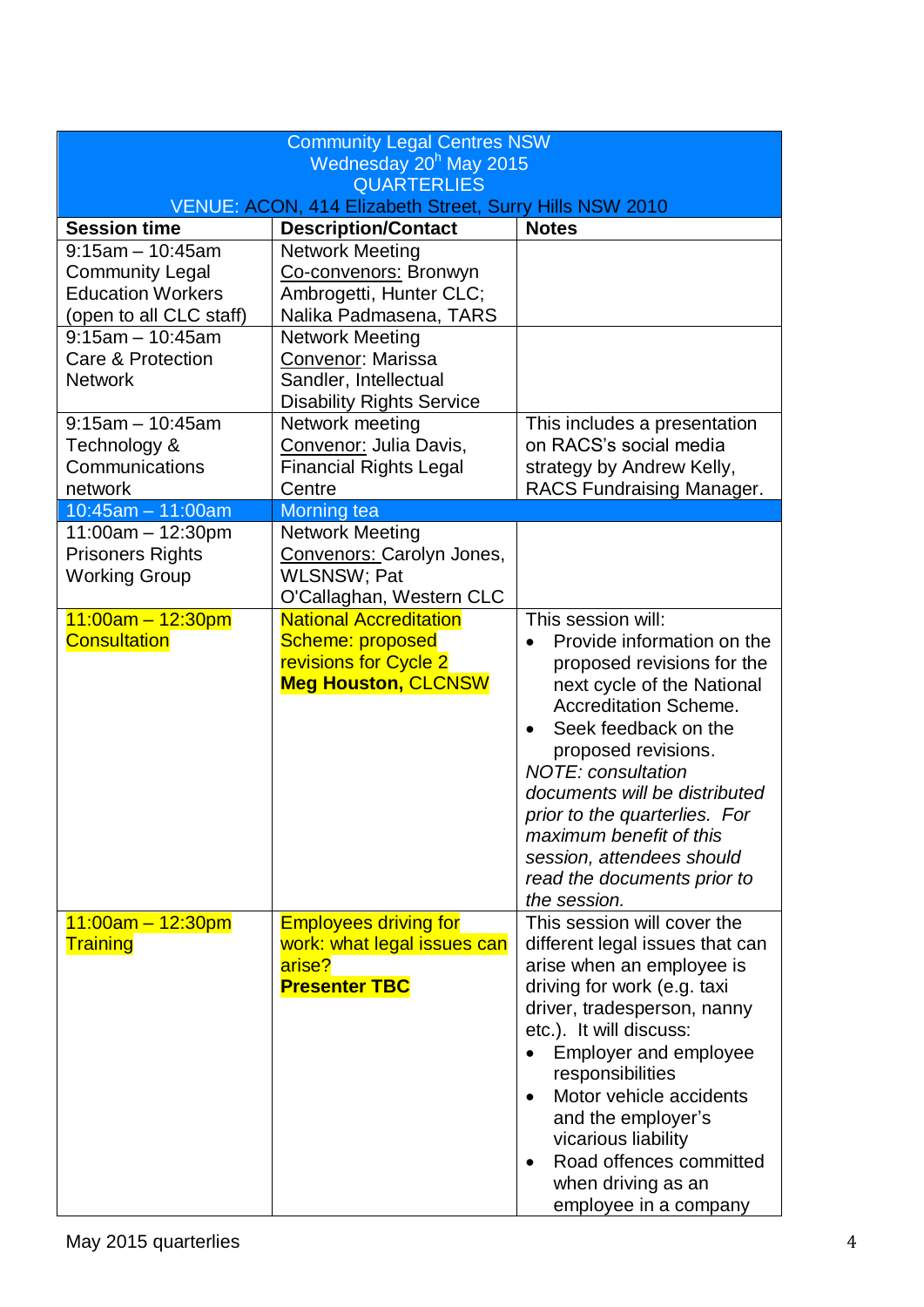|                                                     |                                                                                                                          | car etc.                                                                                                                                                                                                                                                                                                                                                                 |
|-----------------------------------------------------|--------------------------------------------------------------------------------------------------------------------------|--------------------------------------------------------------------------------------------------------------------------------------------------------------------------------------------------------------------------------------------------------------------------------------------------------------------------------------------------------------------------|
| 12:30 pm $-$ 1:15pm                                 | Lunch                                                                                                                    |                                                                                                                                                                                                                                                                                                                                                                          |
| $1:15$ pm – 2:30pm<br><b>Training / information</b> | <b>Legal Health Check</b><br>resources<br><b>Sue Garlick, QPILCH</b><br><b>Meredith Osborne, Legal</b><br><b>Aid NSW</b> | Both QPILCH and Legal Aid<br>NSW have developed Legal<br>Health Check resources.<br><b>QPILCH's resources includes</b><br>a website developed in<br>conjunction with NACLC<br>(www.legalhealthcheck.org)<br>and training for community<br>workers.<br>This session will provide an<br>overview of the resources<br>and seek feedback from<br>attendees on the resources. |
| $1:15$ pm – 2:30pm<br>Training                      | <b>Advising CLC clients with</b><br>criminal law matters<br><b>Legal Aid NSW</b>                                         | This session will cover:<br>Reading police facts sheets<br>Determining strength of<br>prosecution case<br>Discussing possible<br>defences<br>Negotiating with police to<br>amend police facts (what<br>is admissible)<br>Writing representations to<br>police                                                                                                            |